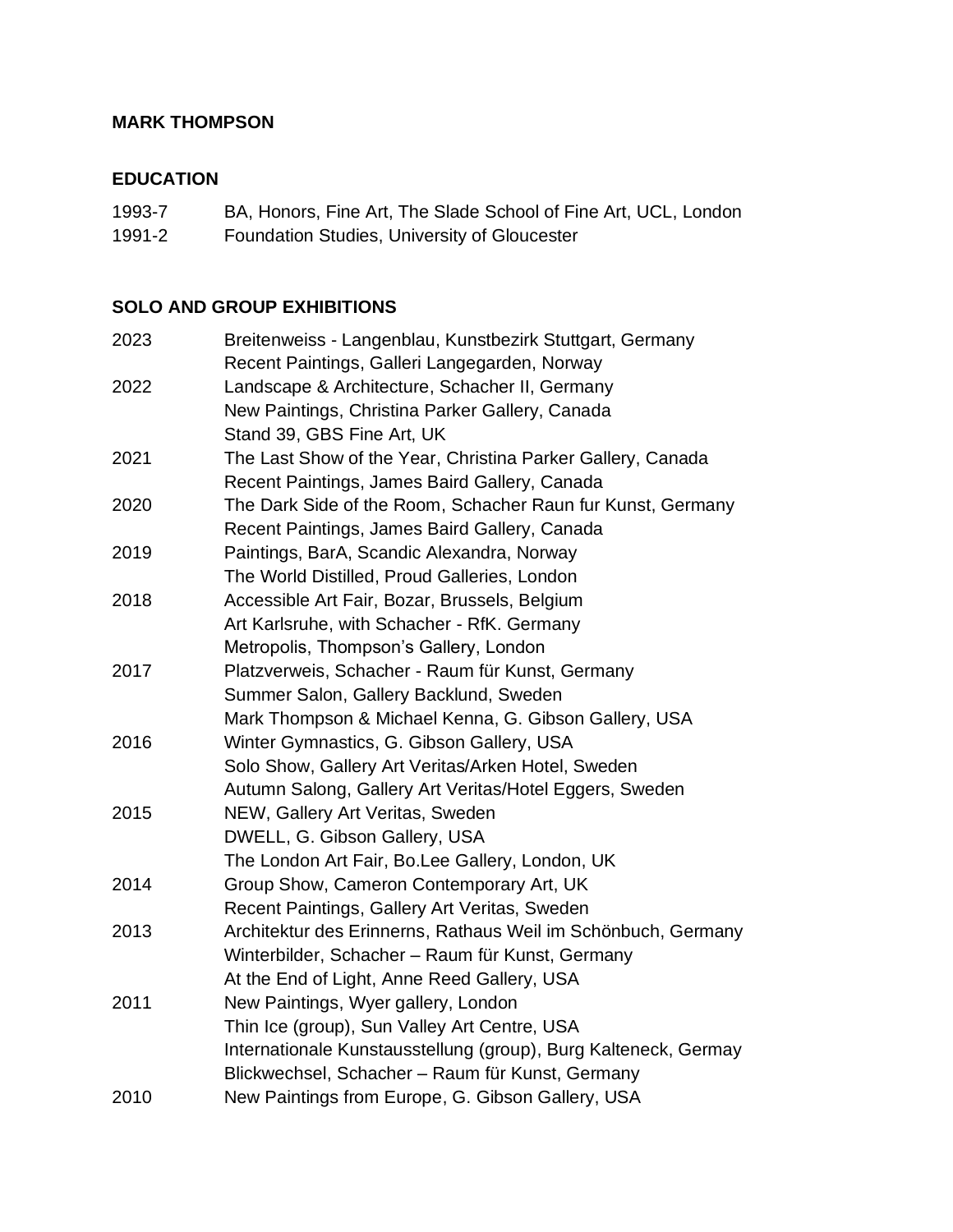|      | Neuschnee, Galerie Contact, Germany                            |
|------|----------------------------------------------------------------|
|      | Featured Artist, The Barefoot Gallery, UK                      |
| 2009 | Summer Show, G. Gibson Gallery, USA                            |
|      | Summer Show, Medici Gallery, London                            |
| 2008 | Three Painters, G. Gibson Gallery, USA                         |
|      | Drawings, Galleri Parken, Bergen, Norway                       |
| 2007 | Weathered, Beldam Gallery, Brunel University, UK               |
|      | Great Out Doors, G Gibson Gallery, Seattle, USA                |
|      | An Era of Solitude, G Gibson Gallery, Seattle, USA             |
|      | Breaking Silence - Works on Paper, O3 Gallery, Oxford, UK      |
| 2006 | The Promise of Happiness, Nordic Heritage Museum, Seattle, USA |
|      | Points of Departure-Photographic Works, Galleri Formidable,    |
|      | Drammen, Norway                                                |
| 2005 | Silent Being - A Triptych, Rebecca Hossack Gallery, London     |
|      | Points of Departure, Galleri Formidable, Drammen, Norway       |
| 2004 | Waiting, Galleri Formidable, Kulturhaven, Oslo                 |
|      | The Oxford Show (Group), Modern Art Oxford, UK                 |
| 2003 | Paintings, Rebecca Hossack Gallery, London                     |
|      | Paintings, Galleri Ryvarden, Norway                            |
|      | Paintings, Eidfjord Kommune Galleri, Norway                    |
|      | Paintings, The Hordaland International Gallery                 |
|      | Paintings, Tyssedal, Norway                                    |
| 2002 | Art London (Group), Rebecca Hossack Gallery, London            |
|      | Paintings, M.K.Ciurlionis Museum of Art, Lithuania             |
|      | The Gilchrist - Fisher Award, Rebecca Hossack Gallery, London  |
| 2001 | Scape (Group), Prenelle Gallery, London                        |
|      | Thirteen (Group), The Florence Trust, London                   |
| 2000 | Art Futures (Group), The Barbican, London                      |
| 1999 | Solo Show, The Proud Galleries, London                         |
| 1998 | Award Winners (Group), The Air Gallery, London                 |
|      | The Poetry of Place, Bury Museum & Art Gallery, UK             |
|      | Art Futures (Group), Business Design Centre, London            |
| 1997 | Summer Show (Group), The Piccadilly Gallery. London            |
| 1996 | Twelve Painters (Group), Alternative Arts, London              |
|      |                                                                |

# **SCHOLARSHIPS AND AWARDS**

| 2019   | Artist in Residence, The Pouch Cove Foundation                    |
|--------|-------------------------------------------------------------------|
| 2004   | Villiers David Award, Villiers David Foundation                   |
| 2002   | Residency - Bergen, Norway, Foundation 3,14/Galleri Ryvarden      |
|        | The Gilchrist - Fisher Award, The Gilchrist Fisher Foundation, UK |
| 2000-1 | The Florence Trust Residency, London, UK                          |
|        |                                                                   |